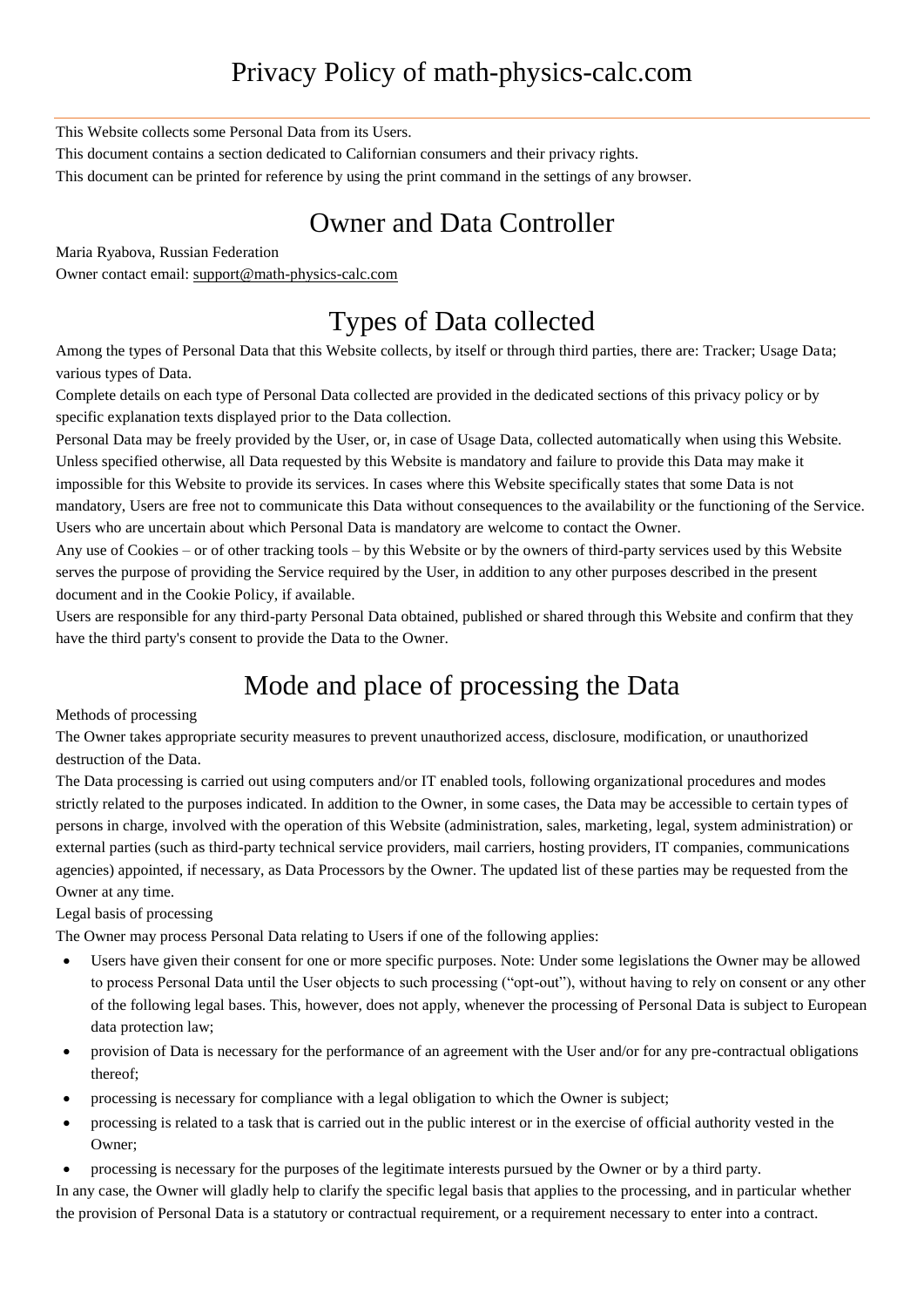#### Place

The Data is processed at the Owner's operating offices and in any other places where the parties involved in the processing are located.

Depending on the User's location, data transfers may involve transferring the User's Data to a country other than their own. To find out more about the place of processing of such transferred Data, Users can check the section containing details about the processing of Personal Data.

Users are also entitled to learn about the legal basis of Data transfers to a country outside the European Union or to any international organization governed by public international law or set up by two or more countries, such as the UN, and about the security measures taken by the Owner to safeguard their Data.

If any such transfer takes place, Users can find out more by checking the relevant sections of this document or inquire with the Owner using the information provided in the contact section.

Retention time

Personal Data shall be processed and stored for as long as required by the purpose they have been collected for. Therefore:

- Personal Data collected for purposes related to the performance of a contract between the Owner and the User shall be retained until such contract has been fully performed.
- Personal Data collected for the purposes of the Owner's legitimate interests shall be retained as long as needed to fulfill such purposes. Users may find specific information regarding the legitimate interests pursued by the Owner within the relevant sections of this document or by contacting the Owner.

The Owner may be allowed to retain Personal Data for a longer period whenever the User has given consent to such processing, as long as such consent is not withdrawn. Furthermore, the Owner may be obliged to retain Personal Data for a longer period whenever required to do so for the performance of a legal obligation or upon order of an authority.

Once the retention period expires, Personal Data shall be deleted. Therefore, the right of access, the right to erasure, the right to rectification and the right to data portability cannot be enforced after expiration of the retention period.

# The purposes of processing

The Data concerning the User is collected to allow the Owner to provide its Service, comply with its legal obligations, respond to enforcement requests, protect its rights and interests (or those of its Users or third parties), detect any malicious or fraudulent activity, as well as the following: Analytics, Advertising, Contacting the User and Displaying content from external platforms. For specific information about the Personal Data used for each purpose, the User may refer to the section "Detailed information on the processing of Personal Data".

## Detailed information on the processing of Personal Data

Personal Data is collected for the following purposes and using the following services:

## Advertising

This type of service allows User Data to be utilized for advertising communication purposes. These communications are displayed in the form of banners and other advertisements on this Website, possibly based on User interests.

This does not mean that all Personal Data are used for this purpose. Information and conditions of use are shown below. Some of the services listed below may use Trackers to identify Users or they may use the behavioral retargeting technique, i.e. displaying ads tailored to the User's interests and behavior, including those detected outside this Website. For more information, please check the privacy policies of the relevant services.

Services of this kind usually offer the possibility to opt out of such tracking. In addition to any opt-out feature offered by any of the services below, Users may learn more on how to generally opt out of interest-based advertising within the dedicated section "How to opt-out of interest-based advertising" in this document.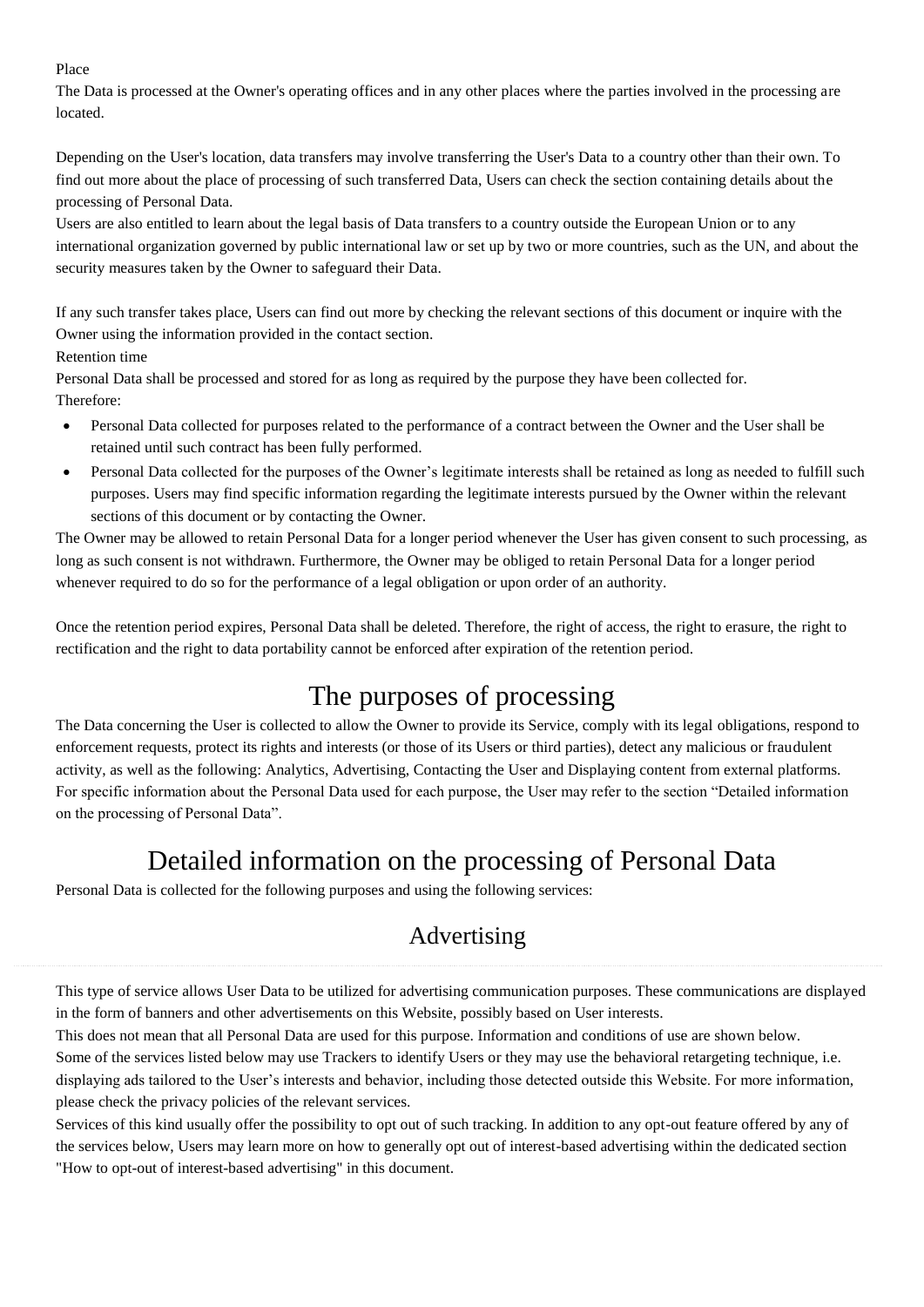#### *Google AdSense (Google LLC)*

Google AdSense is an advertising service provided by Google LLC. This service uses the "DoubleClick" Cookie, which tracks use of this Website and User behavior concerning ads, products and services offered.

Users may decide to disable all the DoubleClick Cookies by going to: Google Ad [Settings.](https://adssettings.google.com/authenticated?hl=en)

In order to understand Google's use of data, consult [Google's](https://policies.google.com/technologies/partner-sites) partner policy.

Personal Data processed: Tracker; Usage Data.

Place of processing: United States – [Privacy](https://policies.google.com/privacy) Policy – Opt [Out.](https://adssettings.google.com/authenticated)

Category of personal information collected according to CCPA: internet information.

This processing constitutes a sale based on the definition under the CCPA. In addition to the information in this clause, the User can find information regarding how to opt out of the sale in the section detailing the rights of Californian consumers.

### Analytics

The services contained in this section enable the Owner to monitor and analyze web traffic and can be used to keep track of User behavior.

*Google Analytics with anonymized IP (Google LLC)*

Google Analytics is a web analysis service provided by Google LLC ("Google"). Google utilizes the Data collected to track and examine the use of this Website, to prepare reports on its activities and share them with other Google services.

Google may use the Data collected to contextualize and personalize the ads of its own advertising network.

This integration of Google Analytics anonymizes your IP address. It works by shortening Users' IP addresses within member states of the European Union or in other contracting states to the Agreement on the European Economic Area. Only in exceptional cases will the complete IP address be sent to a Google server and shortened within the US.

Personal Data processed: Tracker; Usage Data.

Place of processing: United States – [Privacy](https://policies.google.com/privacy) Policy – Opt [Out.](https://tools.google.com/dlpage/gaoptout?hl=en)

Category of personal information collected according to CCPA: internet information.

This processing constitutes a sale based on the definition under the CCPA. In addition to the information in this clause, the User can find information regarding how to opt out of the sale in the section detailing the rights of Californian consumers. *Google Analytics*

Google Analytics is a web analysis service provided by Google LLC or by Google Ireland Limited, depending on the location this Website is accessed from, ("Google"). Google utilizes the Data collected to track and examine the use of this Website, to prepare reports on its activities and share them with other Google services.

Google may use the Data collected to contextualize and personalize the ads of its own advertising network.

Personal Data processed: Tracker; Usage Data.

Place of processing: United States – <u>[Privacy](https://policies.google.com/privacy) Policy</u> – Opt [Out;](https://tools.google.com/dlpage/gaoptout?hl=en) Ireland – Privacy Policy – Opt [Out.](https://tools.google.com/dlpage/gaoptout?hl=en)

Category of personal information collected according to CCPA: internet information.

This processing constitutes a sale based on the definition under the CCPA. In addition to the information in this clause, the User can find information regarding how to opt out of the sale in the section detailing the rights of Californian consumers.

### Contacting the User

#### *Contact form (this Website)*

By filling in the contact form with their Data, the User authorizes this Website to use these details to reply to requests for information, quotes or any other kind of request as indicated by the form's header.

Personal Data processed: various types of Data.

Category of personal information collected according to CCPA: internet information.

### Displaying content from external platforms

This type of service allows you to view content hosted on external platforms directly from the pages of this Website and interact with them.

This type of service might still collect web traffic data for the pages where the service is installed, even when Users do not use it.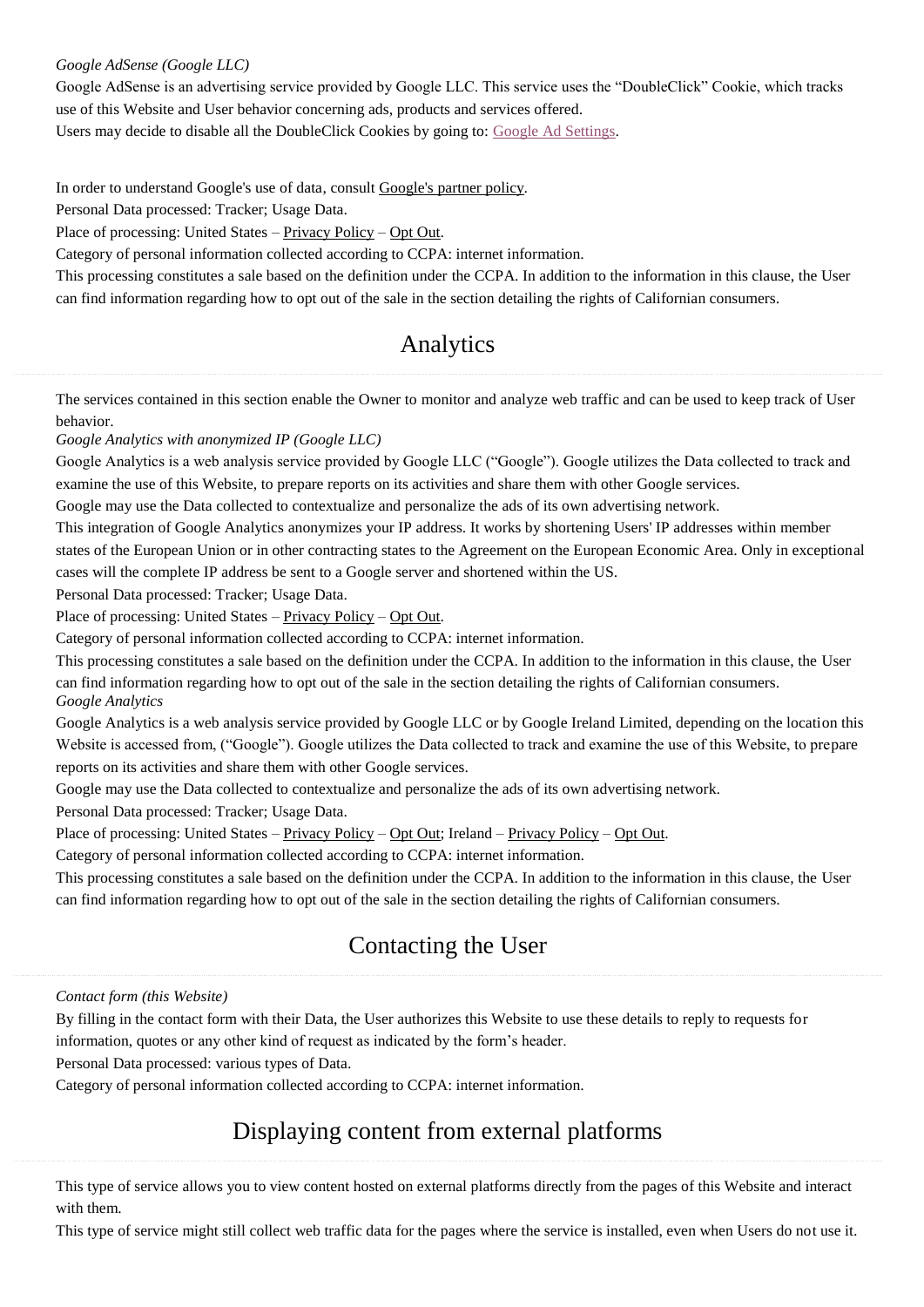#### *Google Site Search with AdSense*

Google Site Search is a search engine embedding service provided by Google LLC or by Google Ireland Limited, depending on the location this Website is accessed from, that allows this Website to incorporate content of this kind on its pages.

Google Site Search may display AdSense advertisements. For details of which data are collected, please refer to the privacy policy of this service.

Personal Data processed: Tracker; Usage Data.

Place of processing: United States – [Privacy](https://policies.google.com/privacy) Policy – Opt [Out;](https://adssettings.google.com/authenticated) Ireland – [Privacy](https://policies.google.com/privacy) Policy – Opt [Out.](https://adssettings.google.com/authenticated)

Category of personal information collected according to CCPA: internet information.

This processing constitutes a sale based on the definition under the CCPA. In addition to the information in this clause, the User can find information regarding how to opt out of the sale in the section detailing the rights of Californian consumers.

### Information on opting out of interest-based advertising

In addition to any opt-out feature provided by any of the services listed in this document, Users may learn more on how to generally opt out of interest-based advertising within the dedicated section of the Cookie Policy.

## The rights of Users

Users may exercise certain rights regarding their Data processed by the Owner.

In particular, Users have the right to do the following:

- Withdraw their consent at any time. Users have the right to withdraw consent where they have previously given their consent to the processing of their Personal Data.
- Object to processing of their Data. Users have the right to object to the processing of their Data if the processing is carried out on a legal basis other than consent. Further details are provided in the dedicated section below.
- Access their Data. Users have the right to learn if Data is being processed by the Owner, obtain disclosure regarding certain aspects of the processing and obtain a copy of the Data undergoing processing.
- Verify and seek rectification. Users have the right to verify the accuracy of their Data and ask for it to be updated or corrected.
- Restrict the processing of their Data. Users have the right, under certain circumstances, to restrict the processing of their Data. In this case, the Owner will not process their Data for any purpose other than storing it.
- Have their Personal Data deleted or otherwise removed. Users have the right, under certain circumstances, to obtain the erasure of their Data from the Owner.
- Receive their Data and have it transferred to another controller. Users have the right to receive their Data in a structured, commonly used and machine readable format and, if technically feasible, to have it transmitted to another controller without any hindrance. This provision is applicable provided that the Data is processed by automated means and that the processing is based on the User's consent, on a contract which the User is part of or on pre-contractual obligations thereof.
- Lodge a complaint. Users have the right to bring a claim before their competent data protection authority.

Details about the right to object to processing

Where Personal Data is processed for a public interest, in the exercise of an official authority vested in the Owner or for the purposes of the legitimate interests pursued by the Owner, Users may object to such processing by providing a ground related to their particular situation to justify the objection.

Users must know that, however, should their Personal Data be processed for direct marketing purposes, they can object to that processing at any time without providing any justification. To learn, whether the Owner is processing Personal Data for direct marketing purposes, Users may refer to the relevant sections of this document.

How to exercise these rights

Any requests to exercise User rights can be directed to the Owner through the contact details provided in this document. These requests can be exercised free of charge and will be addressed by the Owner as early as possible and always within one month.

## Cookie Policy

This Website uses Trackers. To learn more, the User may consult the [Cookie](https://math-physics-calc.com/cookie-policy.pdf) Policy.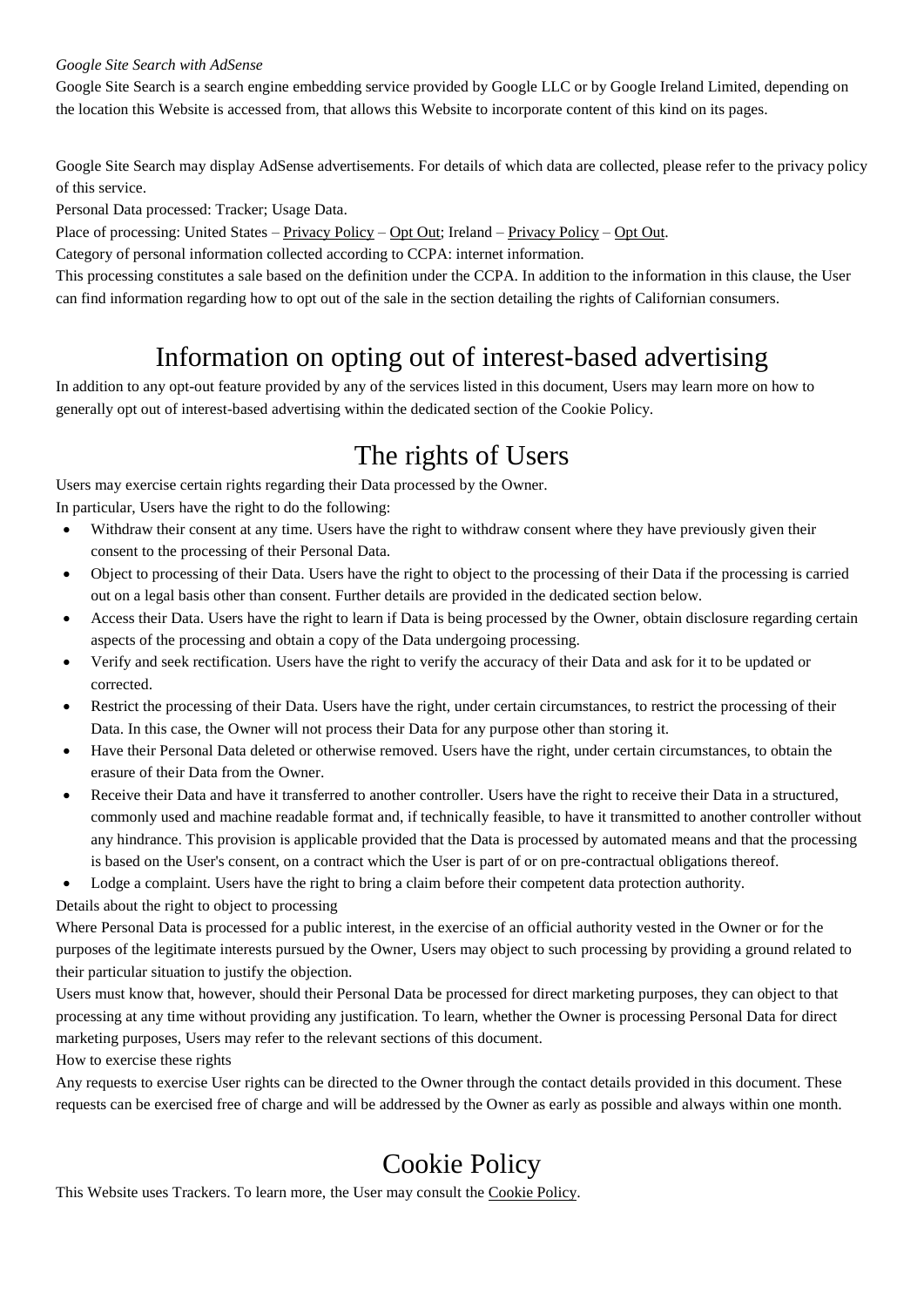### Additional information about Data collection and processing

#### Legal action

The User's Personal Data may be used for legal purposes by the Owner in Court or in the stages leading to possible legal action arising from improper use of this Website or the related Services.

The User declares to be aware that the Owner may be required to reveal personal data upon request of public authorities. Additional information about User's Personal Data

In addition to the information contained in this privacy policy, this Website may provide the User with additional and contextual information concerning particular Services or the collection and processing of Personal Data upon request.

System logs and maintenance

For operation and maintenance purposes, this Website and any third-party services may collect files that record interaction with this Website (System logs) use other Personal Data (such as the IP Address) for this purpose.

Information not contained in this policy

More details concerning the collection or processing of Personal Data may be requested from the Owner at any time. Please see the contact information at the beginning of this document.

How "Do Not Track" requests are handled

This Website does not support "Do Not Track" requests.

To determine whether any of the third-party services it uses honor the "Do Not Track" requests, please read their privacy policies. Changes to this privacy policy

The Owner reserves the right to make changes to this privacy policy at any time by notifying its Users on this page and possibly within this Website and/or - as far as technically and legally feasible - sending a notice to Users via any contact information available to the Owner. It is strongly recommended to check this page often, referring to the date of the last modification listed at the bottom.

Should the changes affect processing activities performed on the basis of the User's consent, the Owner shall collect new consent from the User, where required.

### Information for Californian consumers

This part of the document integrates with and supplements the information contained in the rest of the privacy policy and is provided by the business running this Website and, if the case may be, its parent, subsidiaries and affiliates (for the purposes of this section referred to collectively as "we", "us", "our").

The provisions contained in this section apply to all Users who are consumers residing in the state of California, United States of America, according to "The California Consumer Privacy Act of 2018" (Users are referred to below, simply as "you", "your", "yours"), and, for such consumers, these provisions supersede any other possibly divergent or conflicting provisions contained in the privacy policy.

This part of the document uses the term "personal information" as it is defined in The California Consumer Privacy Act (CCPA). Categories of personal information collected, disclosed or sold

In this section we summarize the categories of personal information that we've collected, disclosed or sold and the purposes thereof. You can read about these activities in detail in the section titled "Detailed information on the processing of Personal Data" within this document.

*Information we collect: the categories of personal information we collect*

We have collected the following categories of personal information about you: internet information.

We will not collect additional categories of personal information without notifying you.

*How we collect information: what are the sources of the personal information we collect?*

We collect the above mentioned categories of personal information, either directly or indirectly, from you when you use this Website.

For example, you directly provide your personal information when you submit requests via any forms on this Website. You also provide personal information indirectly when you navigate this Website, as personal information about you is automatically observed and collected. Finally, we may collect your personal information from third parties that work with us in connection with the Service or with the functioning of this Website and features thereof.

*How we use the information we collect: sharing and disclosing of your personal information with third parties for a business purpose*

We may disclose the personal information we collect about you to a third party for business purposes. In this case, we enter a written agreement with such third party that requires the recipient to both keep the personal information confidential and not use it for any purpose(s) other than those necessary for the performance of the agreement.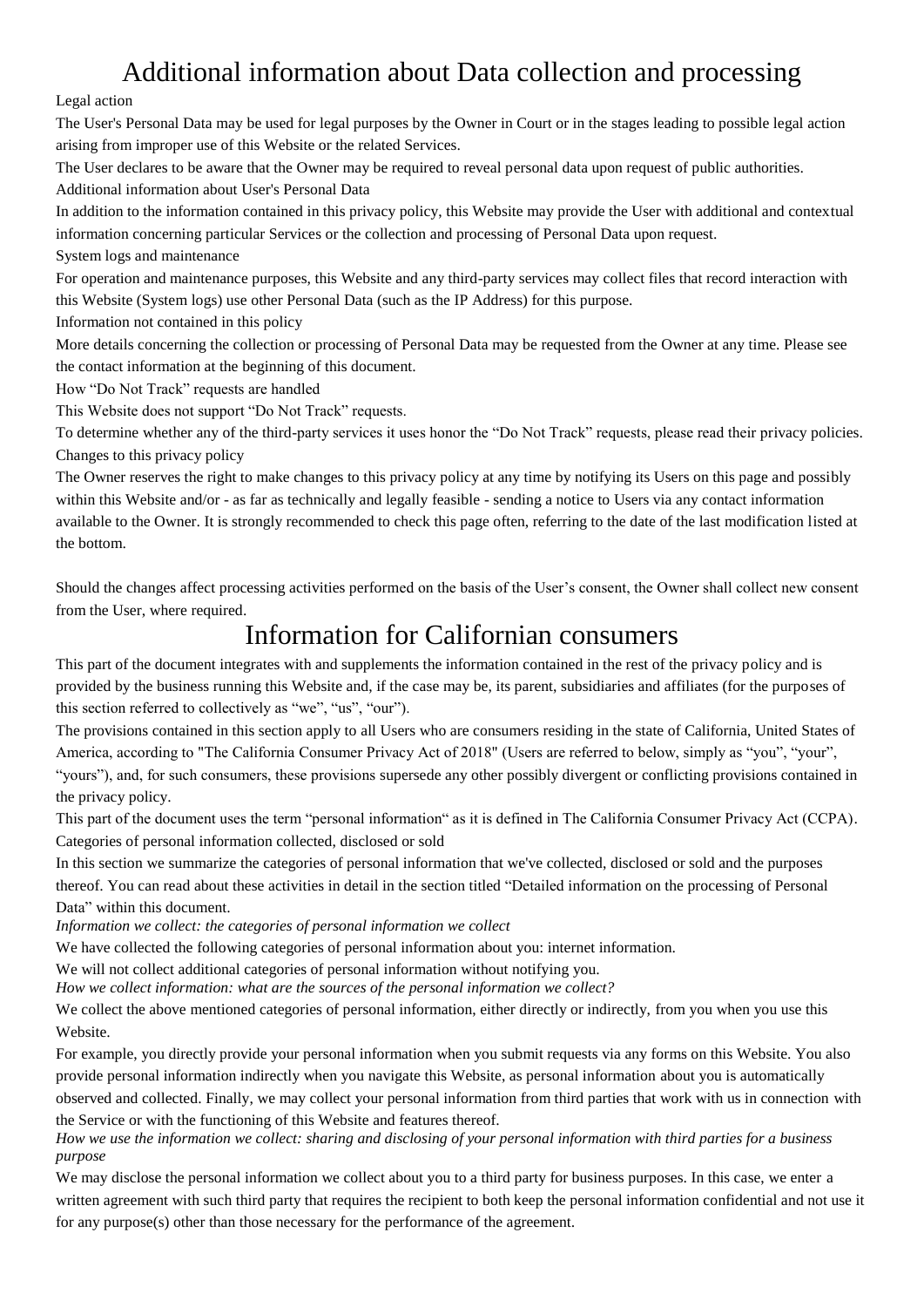We may also disclose your personal information to third parties when you explicitly ask or authorize us to do so, in order to provide you with our Service.

To find out more about the purposes of processing, please refer to the relevant section of this document. *Sale of your personal information*

For our purposes, the word "sale" means any "selling, renting, releasing, disclosing, disseminating, making available, transferring or otherwise communicating orally, in writing, or by electronic means, a consumer's personal information by the business to another business or a third party, for monetary or other valuable consideration".

This means that, for example, a sale can happen whenever an application runs ads, or makes statistical analyses on the traffic or views, or simply because it uses tools such as social network plugins and the like.

#### *Your right to opt out of the sale of personal information*

You have the right to opt out of the sale of your personal information. This means that whenever you request us to stop selling your data, we will abide by your request.

Such requests can be made freely, at any time, without submitting any verifiable request, simply by following the instructions below.

#### *Instructions to opt out of the sale of personal information*

If you'd like to know more, or exercise your right to opt out in regard to all the sales carried out by this Website, both online and offline, you can contact us for further information using the contact details provided in this document.

*What are the purposes for which we use your personal information?*

We may use your personal information to allow the operational functioning of this Website and features thereof ("business purposes"). In such cases, your personal information will be processed in a fashion necessary and proportionate to the business purpose for which it was collected, and strictly within the limits of compatible operational purposes.

We may also use your personal information for other reasons such as for commercial purposes (as indicated within the section "Detailed information on the processing of Personal Data" within this document), as well as for complying with the law and defending our rights before the competent authorities where our rights and interests are threatened or we suffer an actual damage. We will not use your personal information for different, unrelated, or incompatible purposes without notifying you.

Your California privacy rights and how to exercise them

*The right to know and to portability*

You have the right to request that we disclose to you:

- the categories and sources of the personal information that we collect about you, the purposes for which we use your information and with whom such information is shared;
- in case of sale of personal information or disclosure for a business purpose, two separate lists where we disclose:
	- for sales, the personal information categories purchased by each category of recipient; and
	- for disclosures for a business purpose, the personal information categories obtained by each category of recipient.

The disclosure described above will be limited to the personal information collected or used over the past 12 months. If we deliver our response electronically, the information enclosed will be "portable", i.e. delivered in an easily usable format to enable you to transmit the information to another entity without hindrance – provided that this is technically feasible. *The right to request the deletion of your personal information*

You have the right to request that we delete any of your personal information, subject to exceptions set forth by the law (such as, including but not limited to, where the information is used to identify and repair errors on this Website, to detect security incidents and protect against fraudulent or illegal activities, to exercise certain rights etc.).

If no legal exception applies, as a result of exercising your right, we will delete your personal information and direct any of our service providers to do so.

*How to exercise your rights*

To exercise the rights described above, you need to submit your verifiable request to us by contacting us via the details provided in this document.

For us to respond to your request, it's necessary that we know who you are. Therefore, you can only exercise the above rights by making a verifiable request which must:

- provide sufficient information that allows us to reasonably verify you are the person about whom we collected personal information or an authorized representative;
- describe your request with sufficient detail that allows us to properly understand, evaluate, and respond to it.

We will not respond to any request if we are unable to verify your identity and therefore confirm the personal information in our possession actually relates to you.

If you cannot personally submit a verifiable request, you can authorize a person registered with the California Secretary of State to act on your behalf.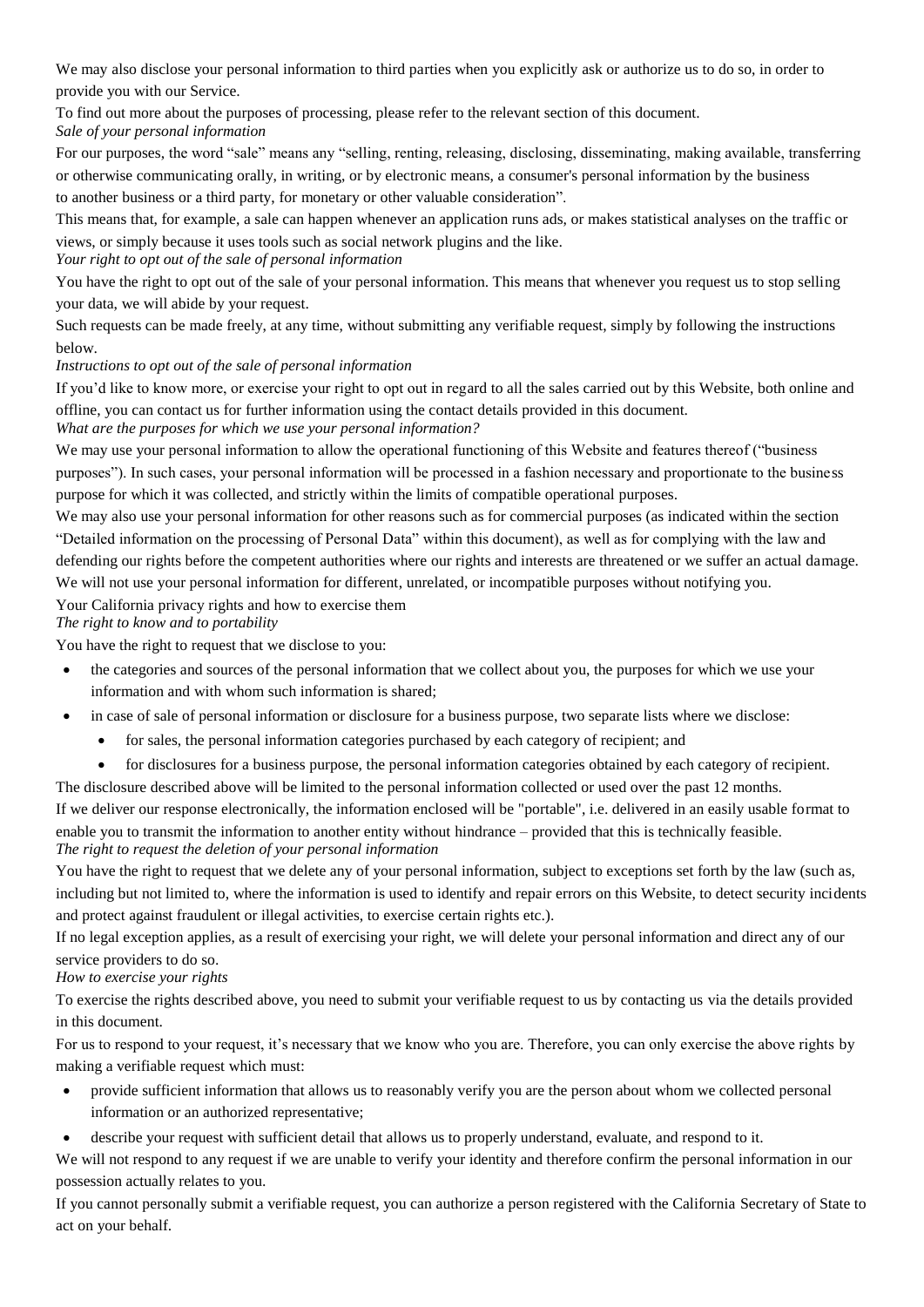If you are an adult, you can make a verifiable request on behalf of a minor under your parental authority.

You can submit a maximum number of 2 requests over a period of 12 months.

*How and when we are expected to handle your request*

We will confirm receipt of your verifiable request within 10 days and provide information about how we will process your request.

We will respond to your request within 45 days of its receipt. Should we need more time, we will explain to you the reasons why, and how much more time we need. In this regard, please note that we may take up to 90 days to fulfill your request. Our disclosure(s) will cover the preceding 12 month period.

Should we deny your request, we will explain you the reasons behind our denial.

We do not charge a fee to process or respond to your verifiable request unless such request is manifestly unfounded or excessive. In such cases, we may charge a reasonable fee, or refuse to act on the request. In either case, we will communicate our choices and explain the reasons behind it.

### Definitions and legal references

#### *Personal Data (or Data)*

Any information that directly, indirectly, or in connection with other information — including a personal identification number allows for the identification or identifiability of a natural person.

*Usage Data*

Information collected automatically through this Website (or third-party services employed in this Website), which can include: the IP addresses or domain names of the computers utilized by the Users who use this Website, the URI addresses (Uniform Resource Identifier), the time of the request, the method utilized to submit the request to the server, the size of the file received in response, the numerical code indicating the status of the server's answer (successful outcome, error, etc.), the country of origin, the features of the browser and the operating system utilized by the User, the various time details per visit (e.g., the time spent on each page within the Application) and the details about the path followed within the Application with special reference to the sequence of pages visited, and other parameters about the device operating system and/or the User's IT environment. *User*

The individual using this Website who, unless otherwise specified, coincides with the Data Subject. *Data Subject*

The natural person to whom the Personal Data refers.

*Data Processor (or Data Supervisor)*

The natural or legal person, public authority, agency or other body which processes Personal Data on behalf of the Controller, as described in this privacy policy.

*Data Controller (or Owner)*

The natural or legal person, public authority, agency or other body which, alone or jointly with others, determines the purposes and means of the processing of Personal Data, including the security measures concerning the operation and use of this Website.

The Data Controller, unless otherwise specified, is the Owner of this Website.

*This Website (or this Application)*

The means by which the Personal Data of the User is collected and processed. *Service*

The service provided by this Website as described in the relative terms (if available) and on this site/application. *European Union (or EU)*

Unless otherwise specified, all references made within this document to the European Union include all current member states to the European Union and the European Economic Area.

*Cookie*

Cookies are Trackers consisting of small sets of data stored in the User's browser. *Tracker*

Tracker indicates any technology - e.g Cookies, unique identifiers, web beacons, embedded scripts, e-tags and fingerprinting - that enables the tracking of Users, for example by accessing or storing information on the User's device.

#### *Legal information*

This privacy statement has been prepared based on provisions of multiple legislations, including Art. 13/14 of Regulation (EU) 2016/679 (General Data Protection Regulation).

This privacy policy relates solely to this Website, if not stated otherwise within this document.